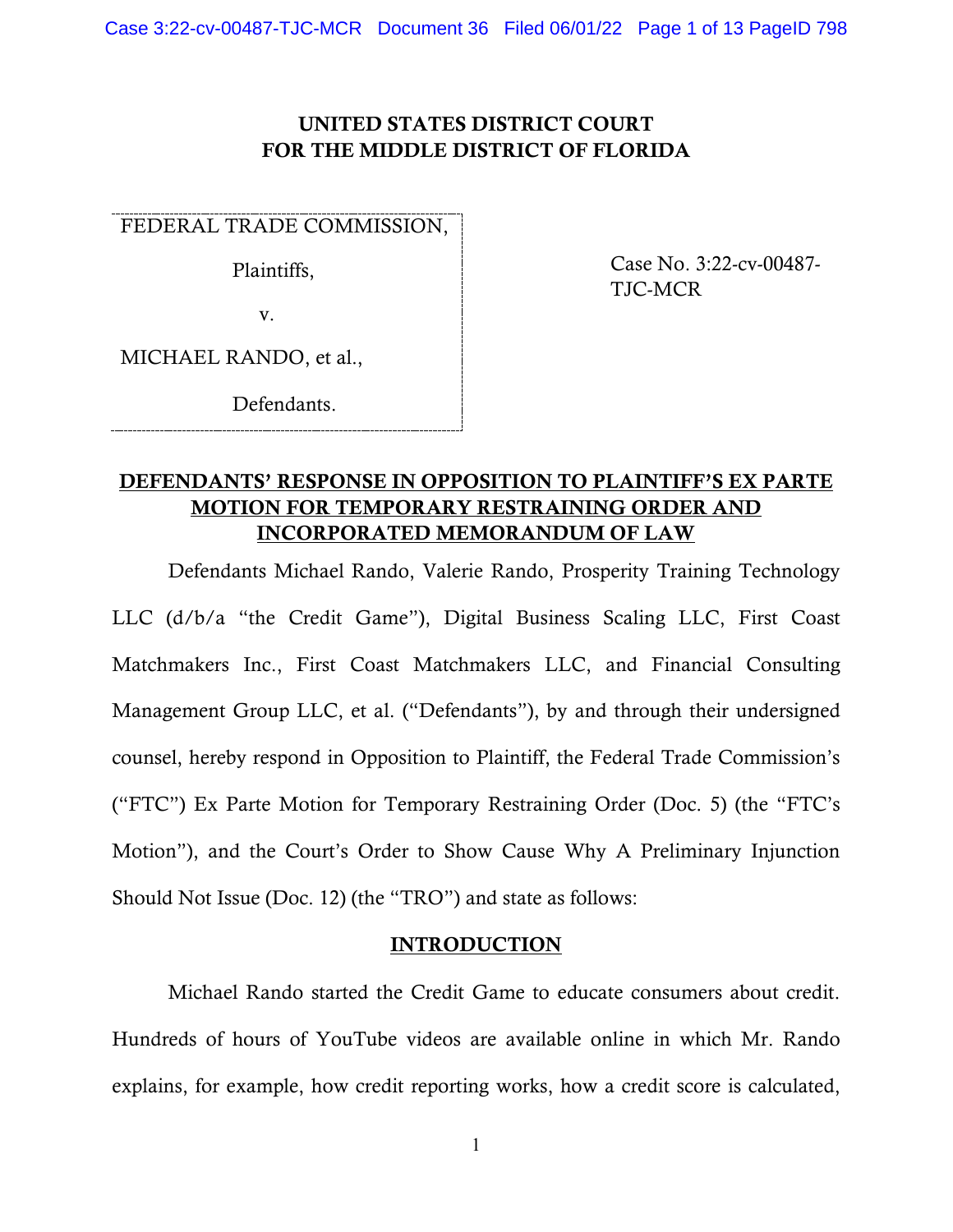and how credit cards can help boost a credit score. These videos have garnered millions of views and earned the Credit Game more than half-a-million subscribers. Consumers interested in additional education could purchase a digital course via an online learning platform. Each digital course included hours of additional educational videos in which Mr. Rando talked about consumer and business credit and offered general business advice. Through its entertaining videos, educational courses, and business advice the Credit Game accumulated hundreds of satisfied customers.

In this case, the FTC predicably focusses on disgruntled customers, disgruntled former employees, and small portions of the hundreds of hours of video content available from the Credit Game. Through this evidence, the FTC alleges essentially—that the Defendants provided unlawful credit repair advice and services; failed to comply with technical regulations governing statutory Credit Repair Organizations; and failed to honor consumers' cancellation and refund requests.

Nowhere in the hours of video and pages of declarations, however, is there any evidence that Ms. Rando personally provided any credit repair advice or services to any consumers or that she had any actual role in engaging with or marketing to customers of The Credit Game. Instead, to obtain this prospective, indefinite, and oppressive relief against Ms. Rando individually, the FTC relies on her former role in inactive entities, a few formal business titles in the current entities, and her relationship with Mr. Rando. These citations to innocuous, outdated conduct is woefully insufficient to justify a broad preliminary injunction and asset freeze over Ms. Rando individually.

2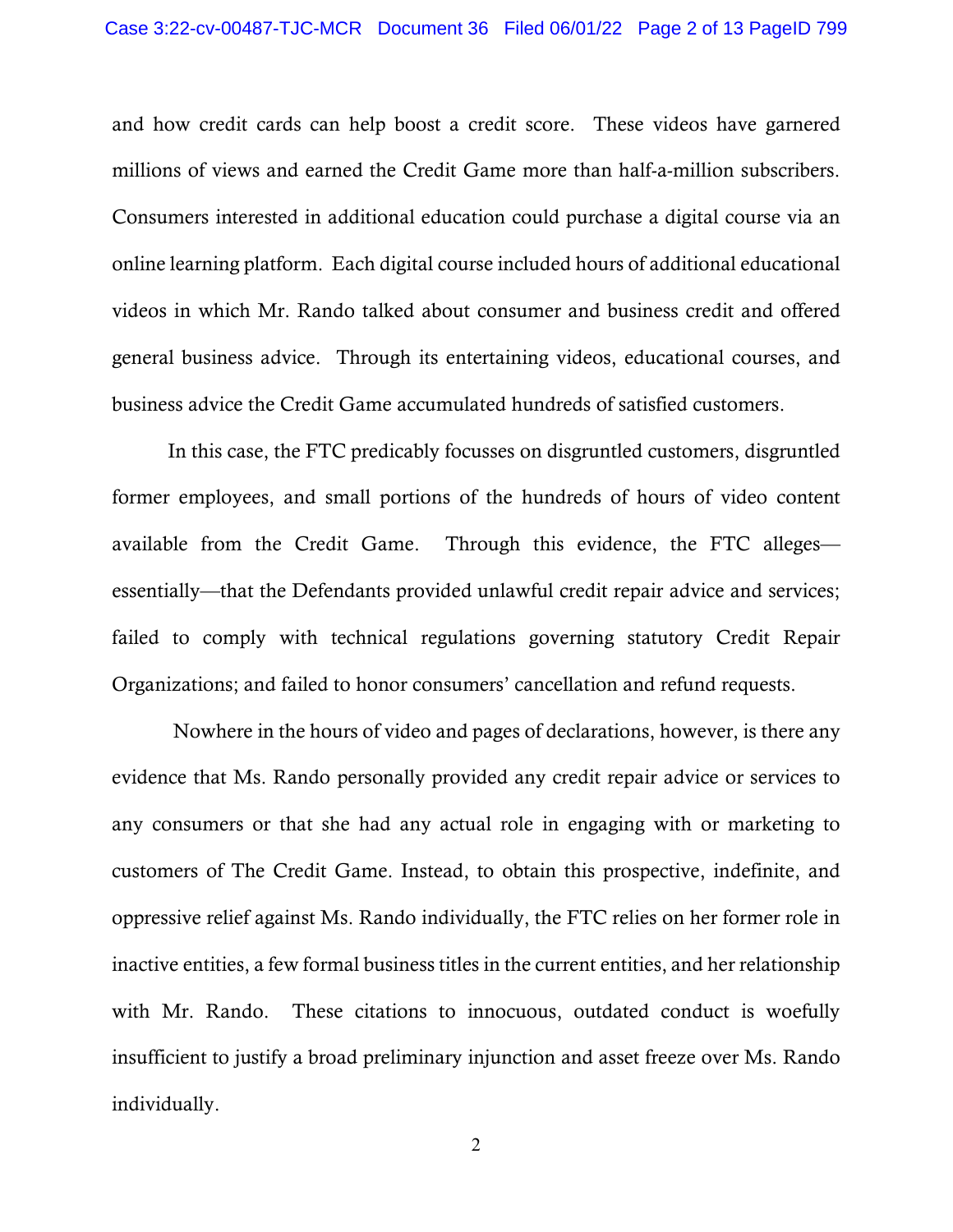More broadly, the FTC's Motion and supporting materials also fail to demonstrate a sufficient basis for freezing all of the Randos' assets, particularly where, as here, the FTC makes no evidentiary showing of its potential recovery (or the basis for it); or for appointing a receiver to meddle in every aspect of their personal and professional lives. As such, the Court should dissolve the TRO entirely as to Ms. Rando because the FTC cannot meet its burden to prove that it is likely to succeed in its claims against her or that the equities favor an injunction. The Court should also modify the injunction and asset freeze as to the Defendants by either lifting it entirely or limiting it to the amount of funds the FTC is able to prove are at stake here, in light of its limited jurisdiction under *AMG Capital Management LLC v. FTC*, 141 S. Ct. 1341 (2021).

#### ARGUMENT

The Court should dissolve the *ex parte* TRO as it pertains to Ms. Rando because it was obtained without any evidence that Ms. Rando was personally engaged in the ongoing violations alleged by the FTC. Moreover, the Court should dissolve the asset freeze in whole or in part because: (1) the FTC has not met its burden of showing that the plenary asset freeze is proportionate to the FTC's potential recovery if successful at trial; (2) there is no evidence of a risk of asset dissipation; and (3) the asset freeze is unnecessary to preserve the possibility of future relief. It is well established that the FTC "bears the burden of justifying continued injunctive relief"—a burden that it cannot meet here. *SG Cowen Securities Corp. v. Messih*, No. 00CIV.3228(HB), 2000 WL 633434, at \*1 (S.D.N.Y. May 17, 2000), *aff'd*, 224 F.3d 79 (2d Cir. 2000) ("On this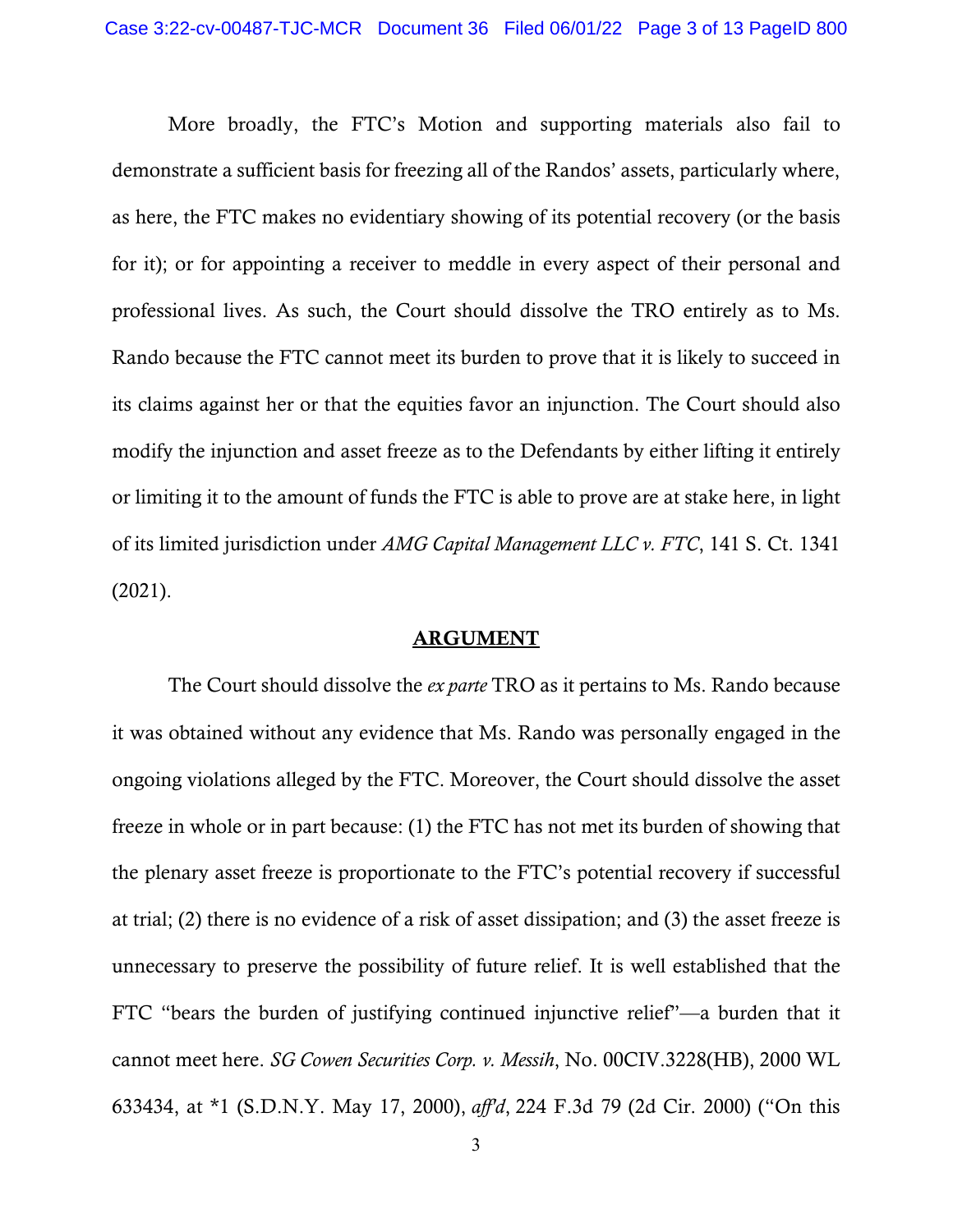motion to dissolve a temporary restraining order . . . the party that obtained the order, bears the burden of justifying continued injunctive relief."); *Granny Goose Foods, Inc. v. Bhd. of Teamsters & Auto Truck Drivers Loc. No. 70 of Alameda Cnty.*, 415 U.S. 423, 442– 43, 94 S. Ct. 1113, 1126, 39 L. Ed. 2d 435 (1974) ("Rule 65(b) does not place upon the party against whom a temporary restraining order has issued the burden of coming forward and presenting its case against a preliminary injunction."). Because the FTC has failed to make any showing as to Ms. Rando or to justify a plenary asset freeze that, in effect, cripples the Randos and their family—and unnecessarily puts the Defendants out of business—the Court should dissolve or modify the TRO.

### I. The FTC is Not Substantially Likely to Prevail on the Merits of its Claims against Ms. Rando.

In determining whether to issue an injunction, this Court must determine the likelihood that the FTC will succeed on the merits and balance the equities between the parties. *FTC v. USA Beverages, Inc.*, No. 05-61682 CIV, 2005 WL 5654219, at \*5 (S.D. Fla. Dec. 6, 2005), report and recommendation adopted, No. 05-61682, 2005 WL 5643834 (S.D. Fla. Dec. 9, 2005) (citing *FTC v. University Health, Inc.*, 938 F.2d 1206, 1217 (11th Cir. 1991)) ("The Eleventh Circuit evaluates two factors in determining whether to grant injunctive relief under Section 13(b): (1) the likelihood the FTC will ultimately succeed on the merits, and (2) a balance of the equities."). To show a likelihood of ultimate success, the FTC must raise "questions going to the merits so serious, substantial, difficult and doubtful as to make them fair ground for thorough investigation, study, deliberation and determination by the FTC in the first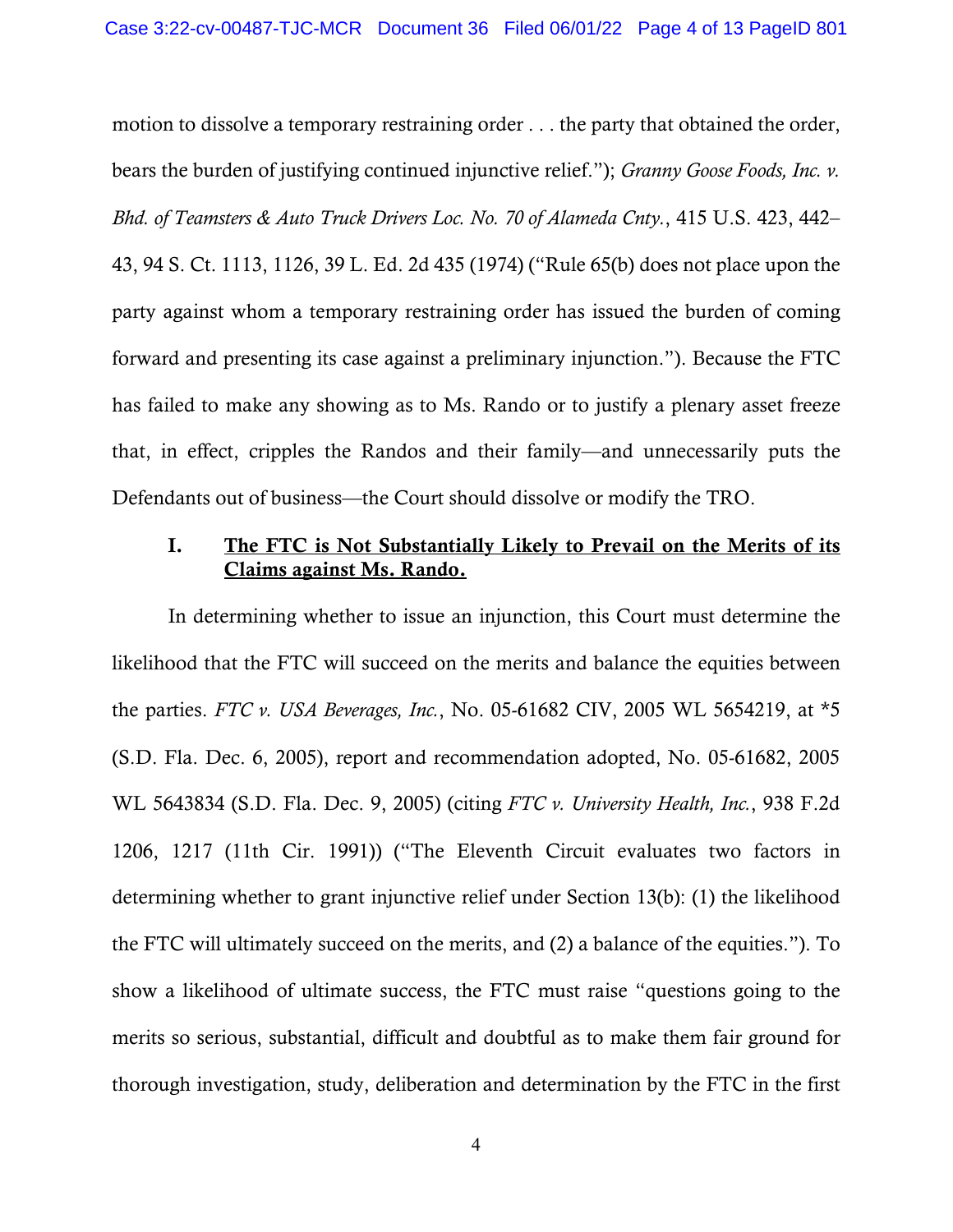instance and ultimately by the Court of Appeals." *FTC v. Univ. Health, Inc.*, 938 F.2d 1206, 1218 (11th Cir. 1991). The FTC has failed to meet that burden as to Ms. Rando.

# A. *The FTC Has No Evidence that Ms. Rando Participated in the Alleged Scheme.*

The FTC's papers are bereft of any specific allegation that Ms. Rando engaged in alleged deceptive marketing or business practices or that any alleged conduct in which she was involved is ongoing.<sup>[1](#page-10-0)</sup> Instead, the FTC relies on sweeping assertions that attempt to link Ms. Rando to alleged conduct involving her husband, Mr. Rando, without evidentiary justification. For example, the FTC claims that "[s]ince at least 2019, Defendants Michael and Valerie Rando have used the Corporate Defendants to operate an illegal credit repair scheme, initially marketed as 'Wholesale Tradelines' " yet the footnote to this allegation cites to completely unrelated cases involving purported "Credit repair schemes," "Other deceptive schemes in this District," and "Other deceptive schemes nationwide." *See* FTC's Motion at 3, n. 1.

FTC then claims—without reference to *any* evidence—that "they" have also marketed a related money-making opportunity offering consumers the chance to run a carbon copy of their credit repair scheme. FTC's Motion at 3. These—and the many other wholly conclusory allegations against Ms. Rando—are not "entitled to the assumption of truth" in assessing the FTC's burden of proof in connection with the

<sup>&</sup>lt;sup>1</sup> The record evidence against Ms. Rando concerning Wholesale Tradelines and First Coast Financial Matchmakers pertains, at most, to innocuous and outdated conduct. The FTC posits no evidence that these exhibits relate to current or ongoing conduct by Ms. Rando. *See, e.g.*, PX3, PX4, PX5, PX36, PX81, PX82, and PX86.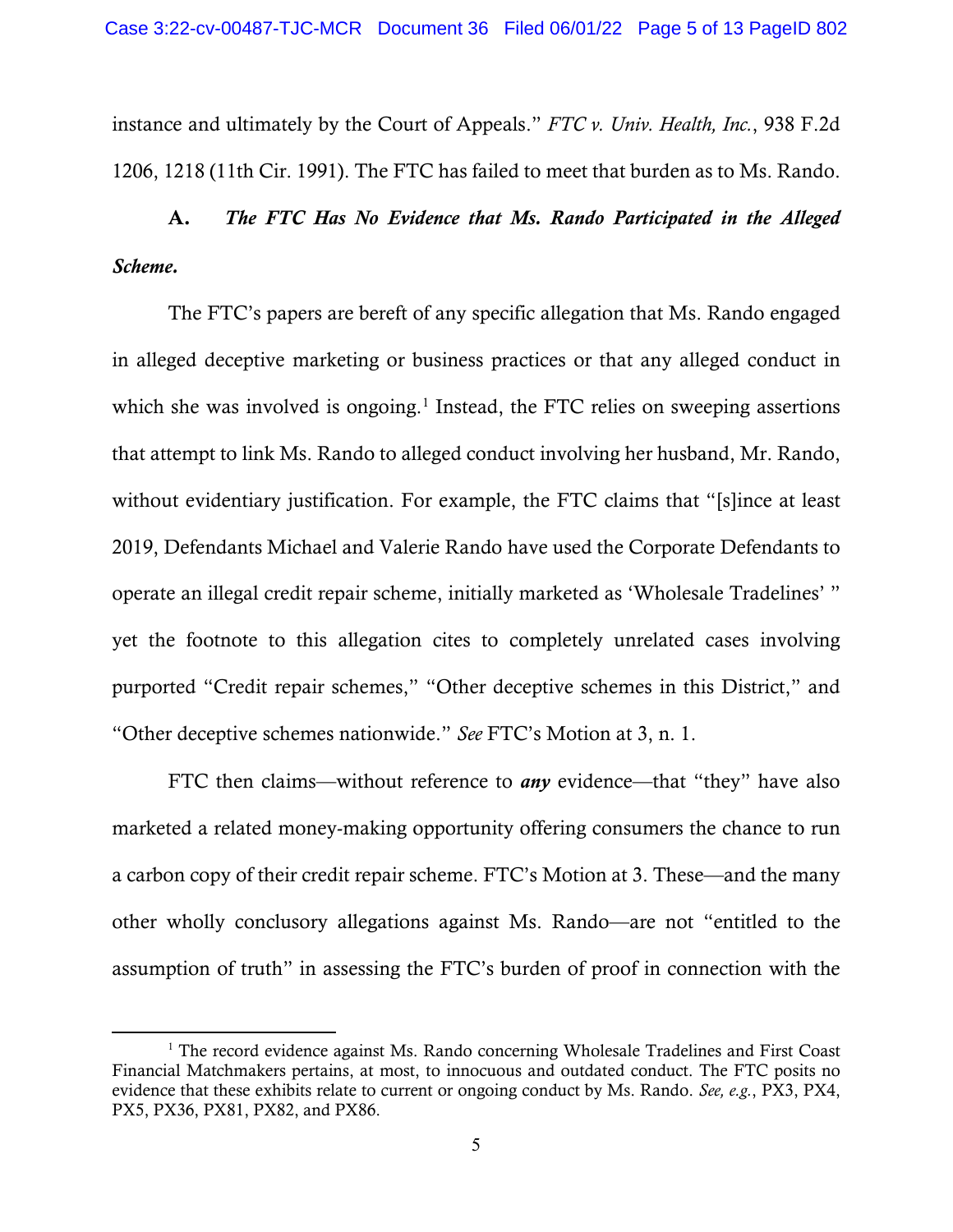application of the TRO to Ms. Rando. *See e.g., Ashcroft v. Iqbal*, 556 U.S. 662, 664 (2009) (explaining that allegations that "are mere conclusions, are not entitled to the assumption of truth").

To obtain monetary and injunctive relief against Ms. Rando individually, the FTC must prove she directly participated in the alleged scheme or exercised control over the allegedly deceptive practices. *See FTC v. Gem Merch. Corp.*, 87 F.3d 466 (11th Cir. 1996) (FTC must demonstrate individual liability of each defendant in addition to establishing liability from the corporation). Yet, despite its reliance on reams of data and YouTube videos depicting Mr. Rando, the FTC has no evidence showing active involvement by Ms. Rando in The Credit Game; or that she developed or oversaw the development or execution of corporate policy for any of the Defendant Businesses. *See FTC v. Transnet Wireless Corp*., 506 F. Supp. 2d 1247 (S.D. Fla. 2007) ("The degree of participation in the business is probative of knowledge."). Likewise, the FTC has not and cannot prove Ms. Rando had knowledge of any alleged "material misrepresentations" made by the Defendant Entities or Mr. Rando, *id.* at 1266 ("A representation is material if it is of a kind usually relied upon by a reasonably prudent person."), or that she committed any overt acts that allegedly furthered the alleged scheme.

Nowhere does the FTC allege, let alone provide any evidence, that Ms. Rando was personally and recently involved in, or had control over, the planning, design, or daily operations of The Credit Game; that she was involved in developing or distributing marketing materials for the business; or that she developed, approved, or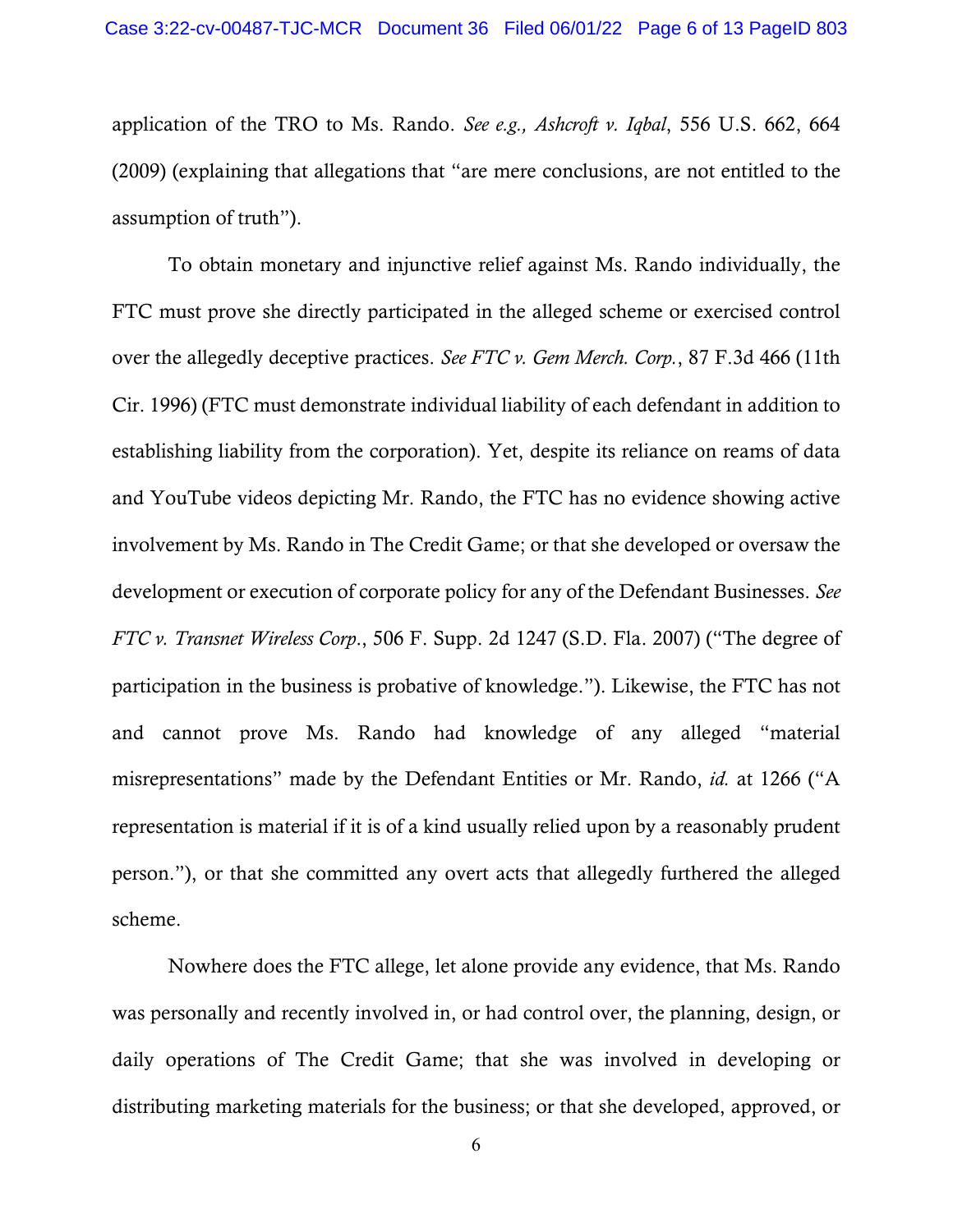had knowledge of the contracts consumers allegedly entered with Prosperity Training. Likewise, there is no evidence that Ms. Rando was involved in "rebranding . . . to evade law enforcement scrutiny . . . triggered when [the Defendants] [allegedly] purchased credit piggybacking data from the defendants in FTC v. Boost My Score LLC . . .," as the FTC claims. FTC's Motion at 34.

### B. *The FTC's Allegations against Ms. Rando Concern Innocuous Conduct.*

In the absence of evidence that Ms. Rando has engaged in the purported "singular scheme" it alleges, FTC's Motion at 34, the FTC rests its case against her on innocuous assertions that, in the past she was the "registered agent" of "Prosperity Training" (until July 17, 2020), *id.*; a telephone number for "Elite Deletions" is registered in her name, *id.* at 35-36; and she has been listed on corporate documents as the "manager" of the First Coast Matchmakers LLC and "president" of an allegedly related entity, First Coast Matchmakers Inc. *Id*. at 33.

Evidence submitted in the FTC's Supplementary filing, (Doc. 28) establishes only Ms. Rando's official role or title in Prosperity Training, not her personal participation in any of the alleged violations. The FTC cites, for example, to an undated organizational chart listing her as the "marketing director" [PX140], to photographs of poster paper located in a "storage room" with what appear to be handwritten list of "goals" or "targets," some of which list "Val" beside them [PX141] and [PX 93 at ¶ 18], an automated email sent to an email account used by Ms. Rando, [PX128], and to a photograph taken by an FTC investigator of documents he claims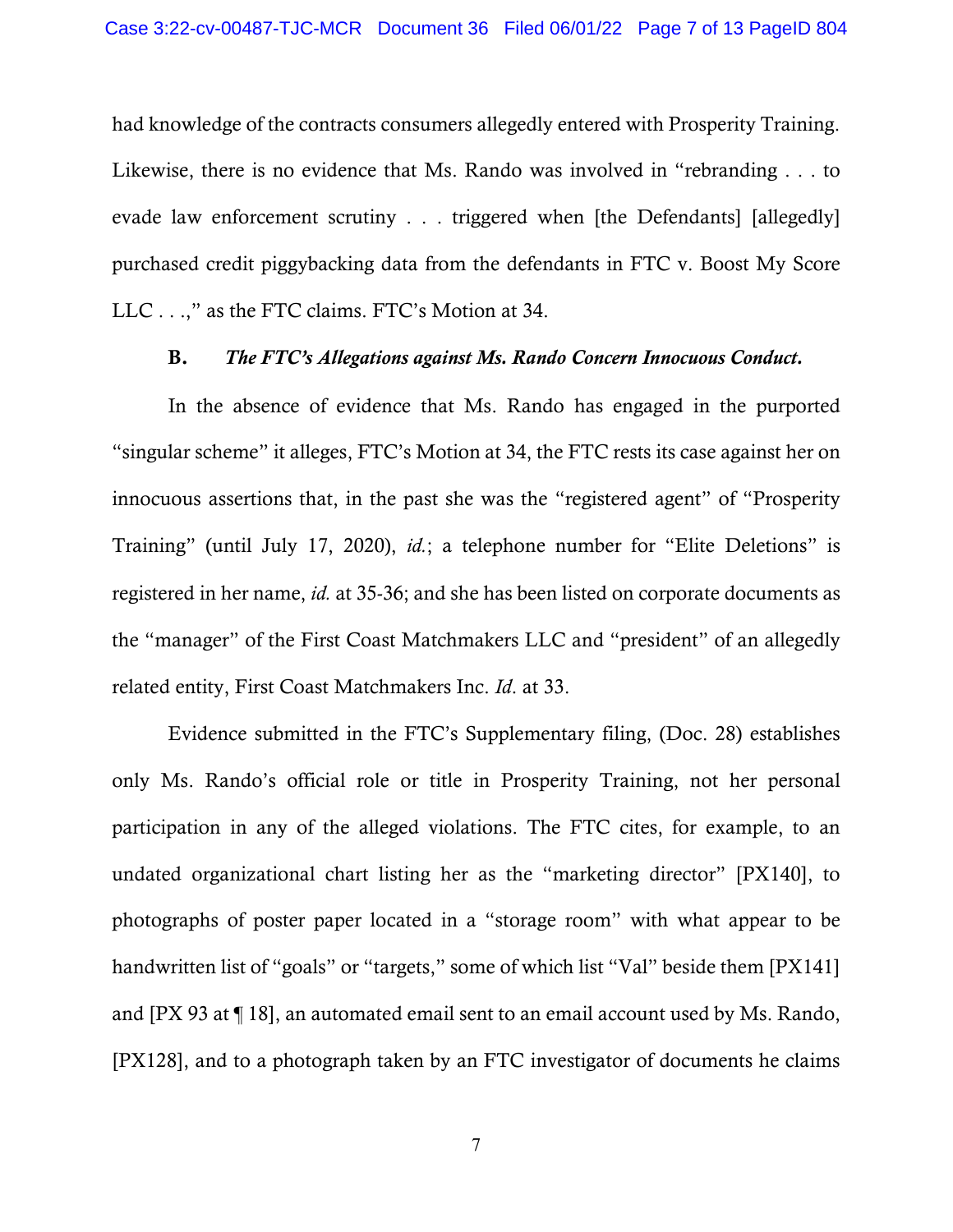are from Valerie Rando's office "based on documents located in the office." [PX95]; *see also* [PX 93 at ¶ 9].

This evidence does not satisfy the FTC's burden as a matter of law. *See FTC v. Vylah Tec LLC*, 328 F. Supp. 3d 1326 (M.D. Fla. 2018) (FTC could not prove liability based on allegations that an individual was an authorized signer on merchant processing accounts and signed name to documents in company's beginning months). Indeed, in this District, "[a]uthority is established by proof that the individual *participated in* corporate activities by *performing* the duties of a corporate officer" not solely being listed as such. *FTC v. Glob. Mktg. Grp., Inc*., 594 F. Supp. 2d 1281, 1289 (M.D. Fla. [2](#page-10-0)008) (emphasis added). $<sup>2</sup>$ </sup>

Moreover, the FTC's broad allegations, even if taken as true, fail to justify the extraordinary harm to Ms. Rando caused by the TRO and asset freeze. *See, e.g.*, *FTC v. Mktg. Response Grp., Inc.*, No. 96-111-CIV-T-17A, 1996 WL 420865, at \*2 (M.D. Fla. June 24, 1996) (quoting *FTC v. University Health, Inc.*, 938 F.2d 1206, 1218 (11th Cir.1991) ("The FTC must raise questions going to the merits so serious, substantial, difficult and doubtful as to make them fair ground for thorough investigation, study, deliberation and determination.")). Likewise, they fail to show that Ms. Rando is engaged in any conduct that is ongoing or apt to continue. *FTC v. Mktg. Response Grp.,* 

<sup>&</sup>lt;sup>2</sup> The balance of the evidence on which the FTC relies undermines its efforts to maintain a TRO and asset freeze against Ms. Rando. The YouTube videos discussing credit feature Mr. Rando, not Ms. Rando. Likewise, the FTC attaches to its motion declarations from alleged consumers and the transcript of a controlled call conducted by an FTC investigator. None of these documents reference Ms. Rando. At bottom, the FTC's case against Ms. Rando is built on guilt by association. That is insufficient to justify the extraordinary remedy of a receiver and plenary asset freeze against an individual.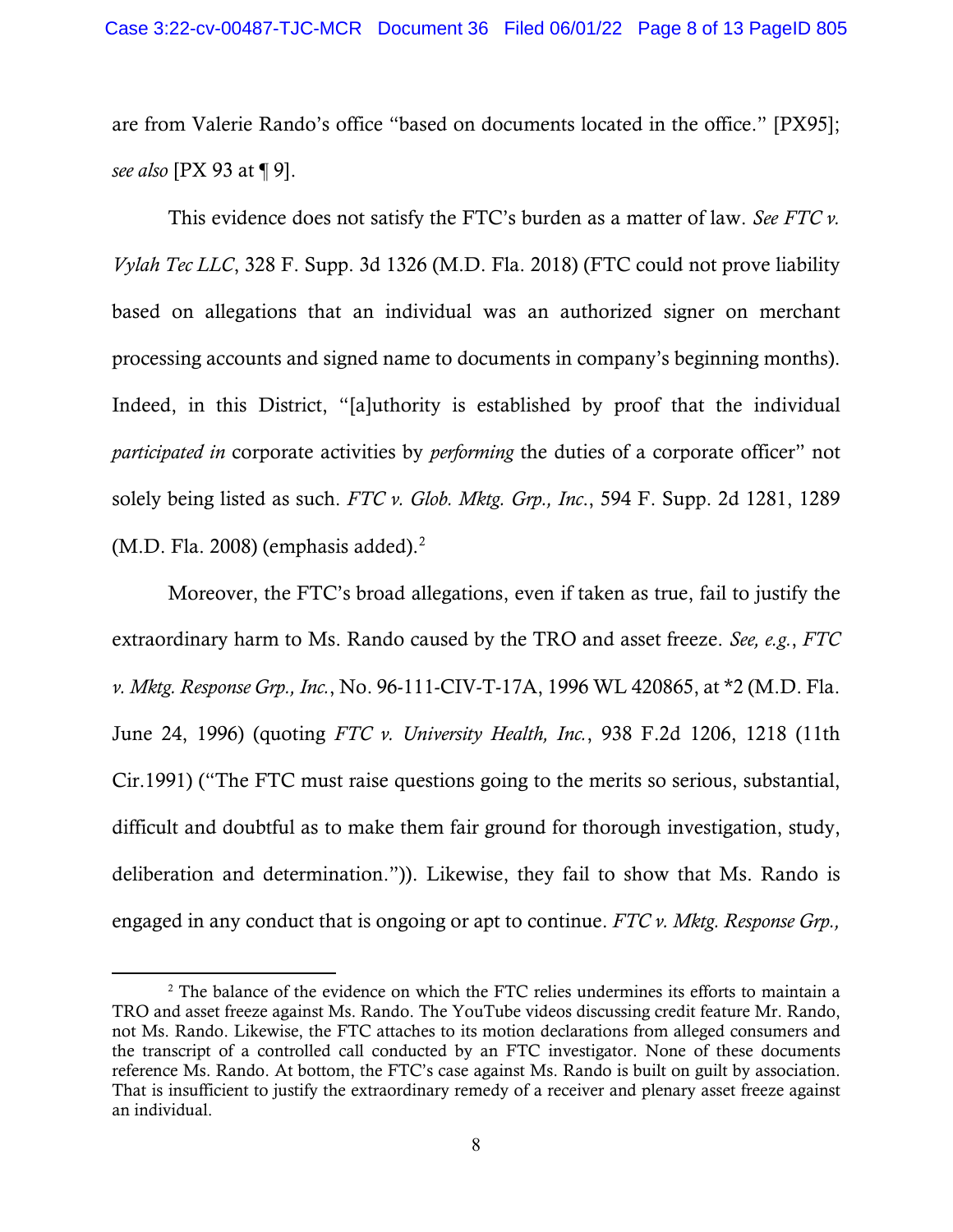*Inc.*, No. 96-111-CIV-T-17A, 1996 WL 420865, at \*2 ("Generally, a preliminary injunction . . . will only issue if the wrongs are ongoing, or are apt to continue. An injunction is only authorized where a party is violating, or is about to violate, the law." (citation omitted)). For these reasons the Court should dissolve the TRO and deny the FTC's Motion as to Ms. Rando.

### C. *The Balance of the Equities Weighs in Favor of Ms. Rando.*

The FTC has not, and cannot, demonstrate that there is any public hardship resulting from the conduct of Ms. Rando. As demonstrated above, the FTC cannot prove that it will succeed on the merits against Ms. Rando or that subjecting her to oversight from a receiver, intrusions into her personal and family life, and an asset freeze is justified. Moreover, the appointment of a receiver is an "extraordinary remedy." *3376 Lake Shore, LLC v. Lamb's Yacht Ctr., Inc.*, No. 3:14-CV-632-J-34PDB, 2014 WL 12621231, at \*2 (M.D. Fla. Dec. 8, 2014) (noting the appointment of a receiver is "an extraordinary equitable remedy," and available "only when there is no remedy at law or the remedy is inadequate"); *Outsource Servs. Mgmt., LLC v. Lake Austin Properties I, Ltd.*, No. 609CV1928ORL35DAB, 2010 WL 11470905, at \*1 (M.D. Fla. Aug. 17, 2010) ("[The] Court considers the appointment of a receiver to be a drastic and extraordinary remedy.").

At most, the Court should enter a modified injunction and asset freeze that carves out Ms. Rando completely and releases any financial assets held by her that did not derive from the schemes alleged by the FTC. *See FTC v. Inbound Call Experts, LLC*, No. 14-81395-CIV, 2014 WL 8105107, at \*4 (S.D. Fla. Dec. 23, 2014) (entering a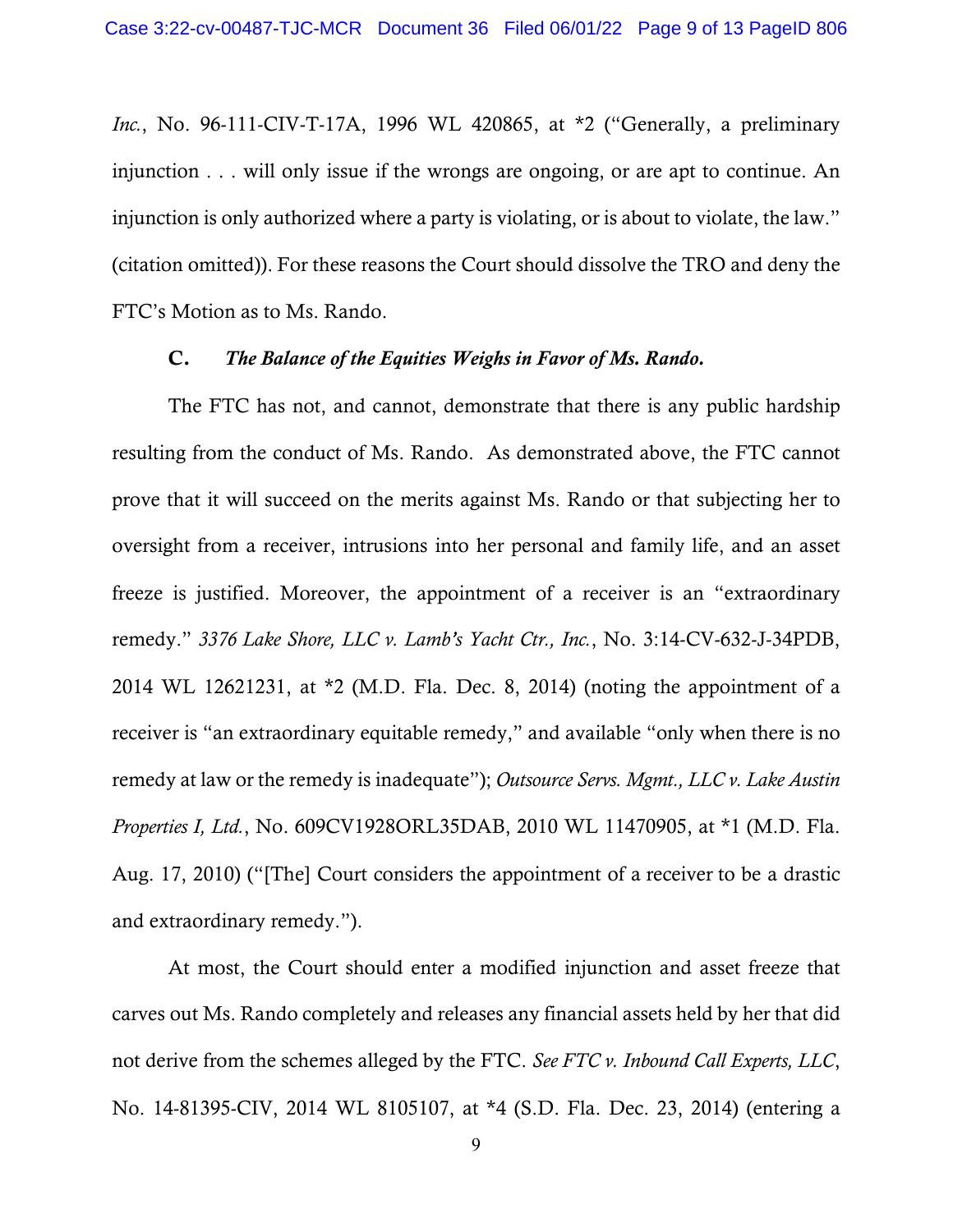"limited" preliminary injunction against the defendants after "carefully reviewing the pleadings, declarations, evidence, and testimony of witnesses").

### II. The TRO's Asset Freeze is Overbroad and Unjustified.

The plenary asset freeze imposed by the *ex parte* TRO is unmerited and the FTC has not met its burden to prove that the asset freeze is necessary or proportionate to the potential recovery to which the FTC may be entitled if it succeeds at trial in this case. "A party seeking an asset freeze must show a likelihood of dissipation of the claimed assets, or other inability to recover monetary damages, if relief is not granted." *Johnson v. Couturier*, 572 F.3d 1067, 1085 (9th Cir. 2009) (holding that a likelihood of dissipation is necessary to support an asset freeze instead of only a possibility of dissipation). To obtain such relief here, the FTC must demonstrate that the requested asset freeze is "necessary." *See FTC v. Home Assure, LLC*, No. 8;09-CV-547-T-23TBM, 2009 WL 1043956, at \*2 (M.D. Fla. Apr. 16, 2009); *FTC v. John Beck Amazing Profits, LLC*, No. 2:09-CV-4719-FMC-FFM, 2009 WL 7844076, at \*15 (C.D. Cal. Nov. 17, 2009) (dissolving asset freeze when there was no evidence defendants "have ever previously attempted to intentionally dissipate, hide or otherwise shelter corporate or personal assets from an effort to collect a debt or judgment"). The FTC has not and cannot meet this burden.

First, there is no evidence of any likelihood of asset flight. Second, there are other means available to mitigate any risk of dissipation without also destroying the Randos' personal lives and careers and harming innocent third parties, including their children. And third, the FTC has not established the amount of assets subject to a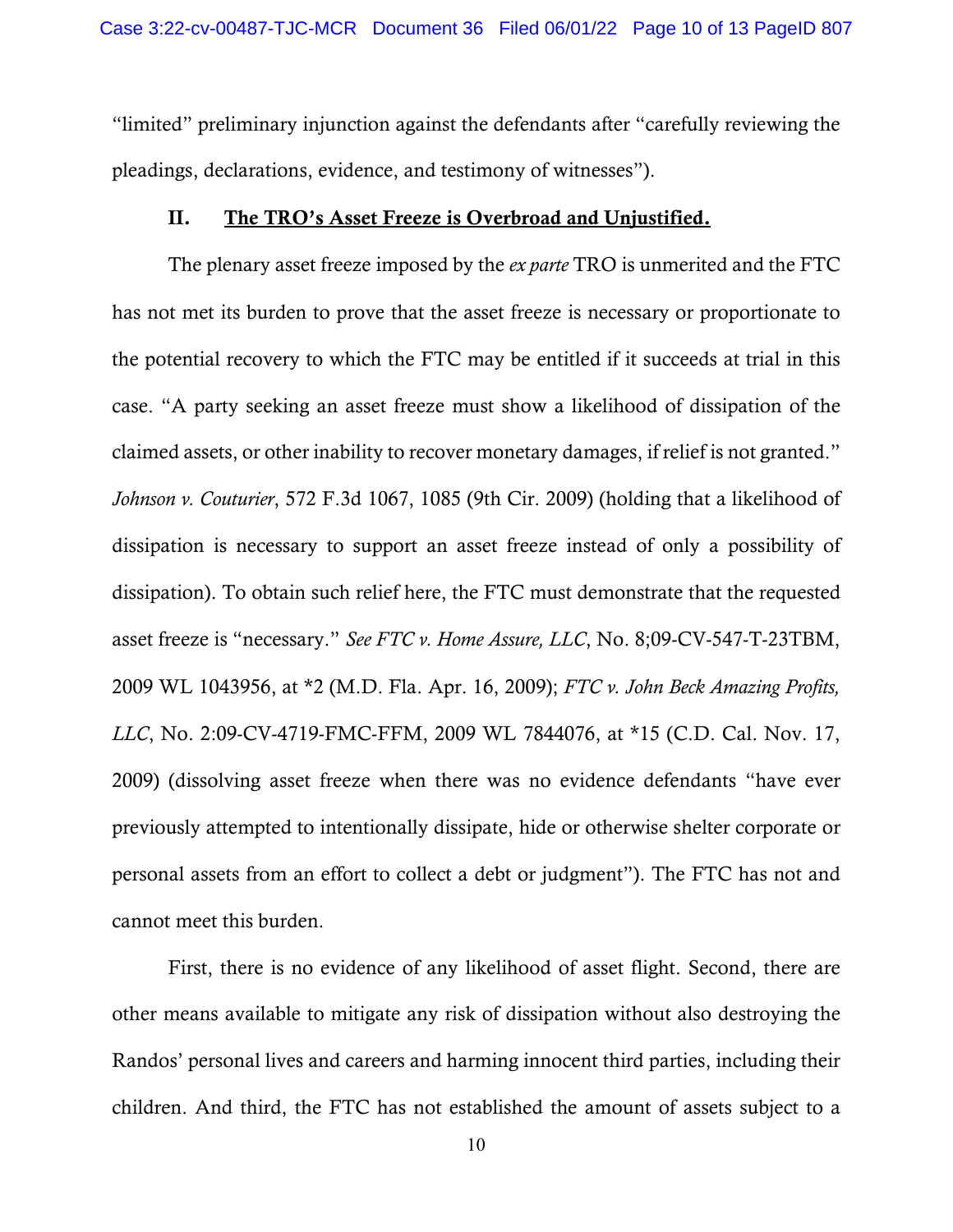potential judgment to "redress injury . . . resulting from [any] rule violation or the [alleged] unfair or deceptive act or practice" alleged in this case. *See* 18 U.S.C. § 57b(b). Simply put, the FTC has made no showing that the plenary asset freeze imposed by the *ex parte* TRO bears any semblance to the FTC's potential recovery on the merits. [3](#page-10-0)

For these reasons, the Court should dissolve the asset freeze or, at minimum, limit the asset freeze to only the amount of the assets the FTC proves (with evidence) it is likely to recover if successful at trial and in accordance with equitable principles that recognize that the Defendant Entities have many satisfied customers who would not seek refunds. [4](#page-10-0) *See generally FTC v. Bishop*, 425 Fed. App'x 796, 798 (11th Cir. 2011) (finding that, even in the pre-AMG context, a district court abused its discretion by "imposing too broad an asset freeze without making any reasonable approximation of [the] potential damages"; remanding for the district court to "determine whether the asset freeze correspond[ed] with a reasonable approximation of [the damages], in accordance with equitable principles").<sup>[5](#page-10-0)</sup> Anything more is overbroad, unjustified, and violates due process.

<sup>&</sup>lt;sup>3</sup> But even if the FTC could make this showing, the plenary asset freeze would still be overbroad, as, under the current TRO, the government has frozen as much as \$6 million in assets.

<sup>&</sup>lt;sup>4</sup> Several of these customers sent emails of support for Defendants. Copies of these are attached hereto as Exhibit 1.

<span id="page-10-0"></span><sup>&</sup>lt;sup>5</sup> And if the Court finds that the FTC meets that burden, then the Court should permit Mr. Rando and the Defendant Entities an opportunity to provide a security in the amount of the total funds the Court deems potentially subject to the asset freeze. *See FTC v. Home Assure, et al.*, 2009 WL 1043956, \*3 (M.D. Fla. April 16, 2009) (limiting freeze of certain defendants' assets to \$3,721,807.84 each and allowing substitution of a surety bond).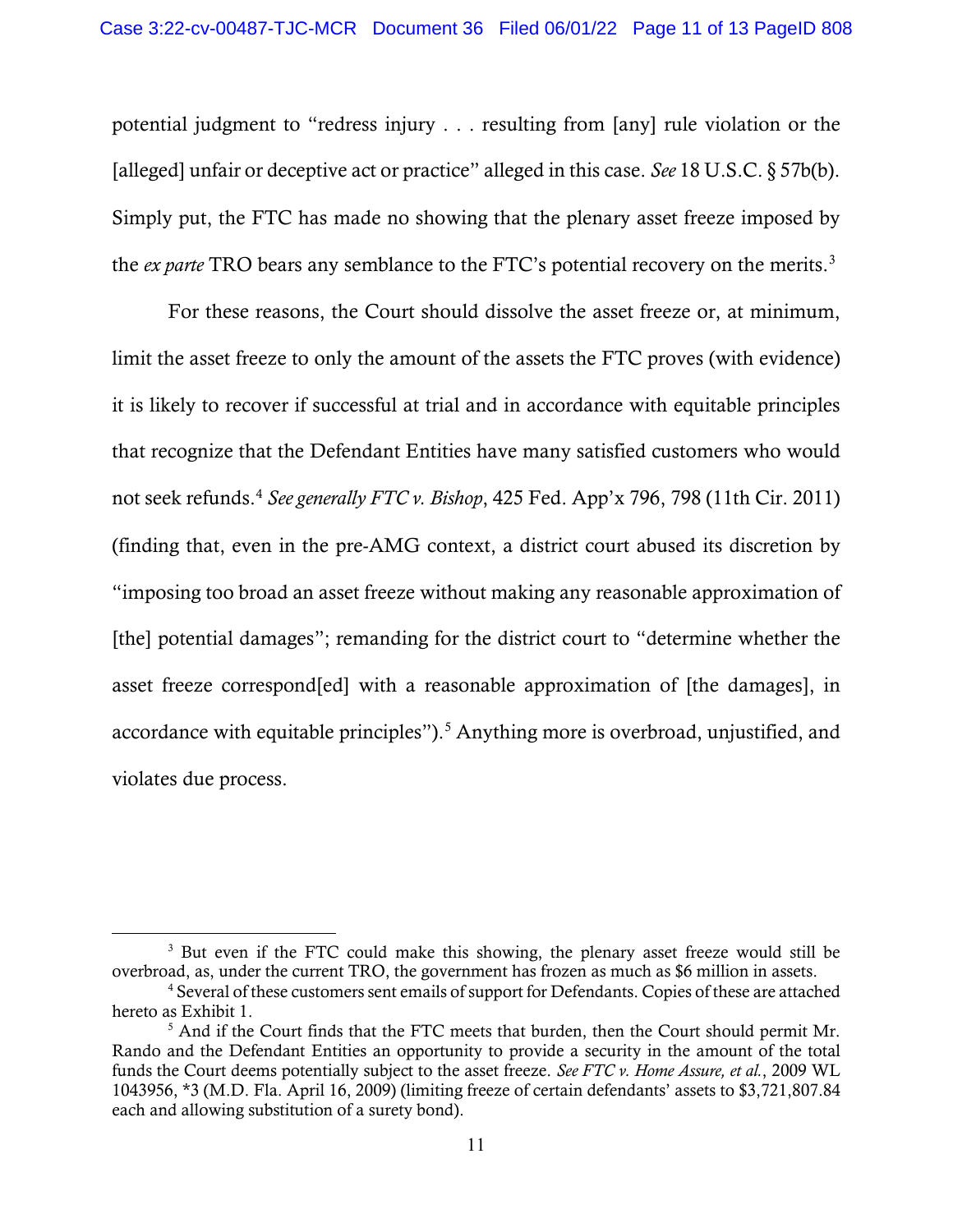Dated: June 1, 2022

## GUNSTER, YOAKLEY & STEWART, P.A.

By: */s/ Nathan W. Hill* Michael J. Freed Florida Bar No. 797529 1 Independent Drive, Suite 2300 Jacksonville, FL 32202 [mfreed@gunster.com](mailto:mfreed@gunster.com) L.T. Lafferty Florida Bar No. 975575 401 East Jackson Street, Suite 2500 Tampa, FL 33602 [ltlafferty@gunster.com](mailto:ltlafferty@gunster.com) Nathan W. Hill Florida Bar No. 91473 200 South Orange Ave, Suite 1400 Orlando, Florida 32801 [nhill@gunster.com](mailto:nhill@gunster.com) Jonathan K. Osborne Florida Bar No. 95693 [josborne@gunster.com](mailto:josborne@gunster.com) Samantha V. Medina Florida Bar No. 1030933 [smedina@gunster.com](mailto:smedina@gunster.com) 450 East Las Olas Boulevard, Suite 1400 Fort Lauderdale, Florida 33301 Telephone: (954) 462-2000 Facsimile: (954) 523-1722

*Attorneys for Defendants*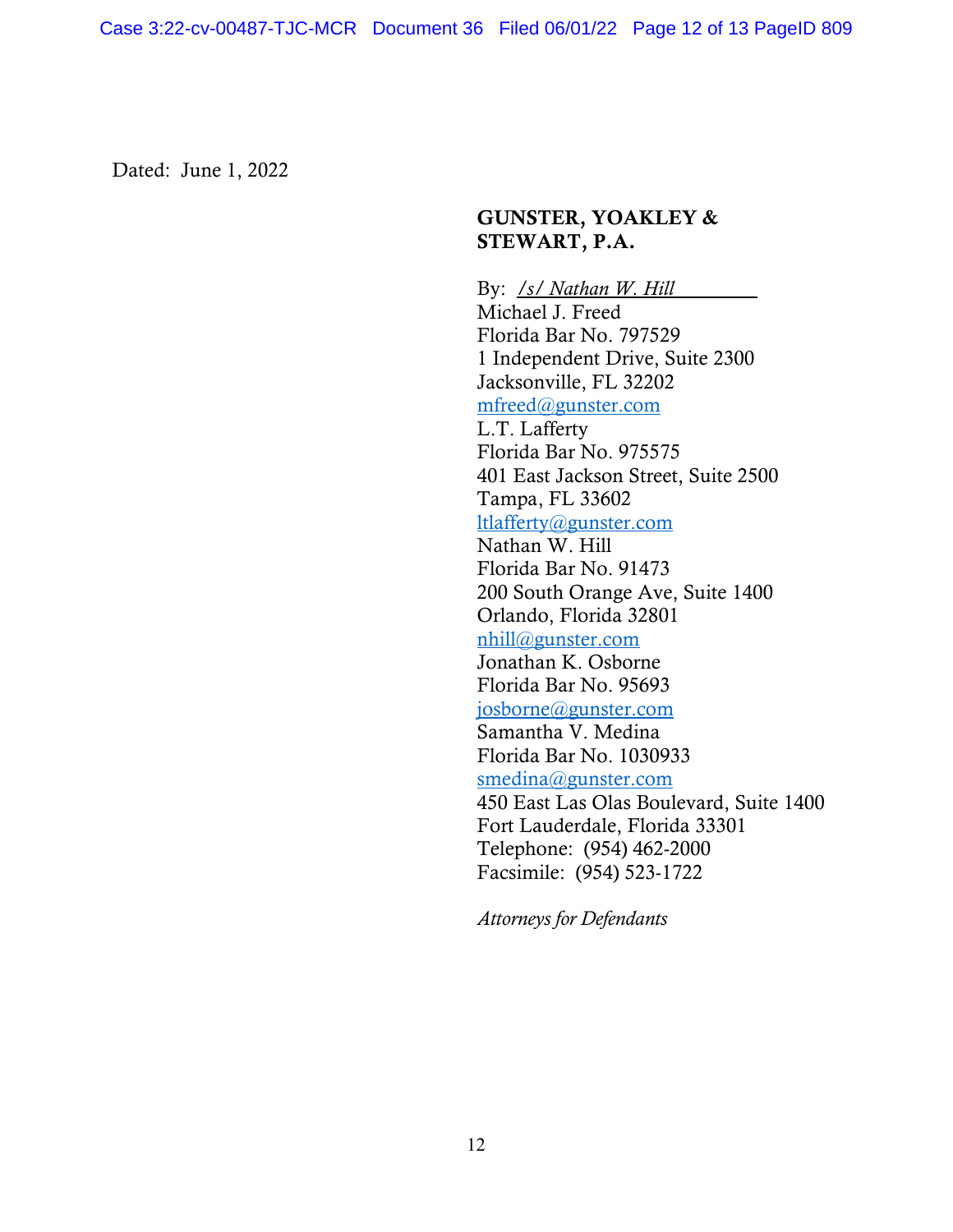## CERTIFICATE OF SERVICE

I HEREBY CERTIFY that on this  $1<sup>st</sup>$  day of June, 2022 a true and correct copy of the foregoing document was electronically filed with the United States District Court for the Middle Disttrict of Florida using the CM/ECF system which will send notification of such filing to all counsel of record.

By: /s/ *Nathan W. Hill*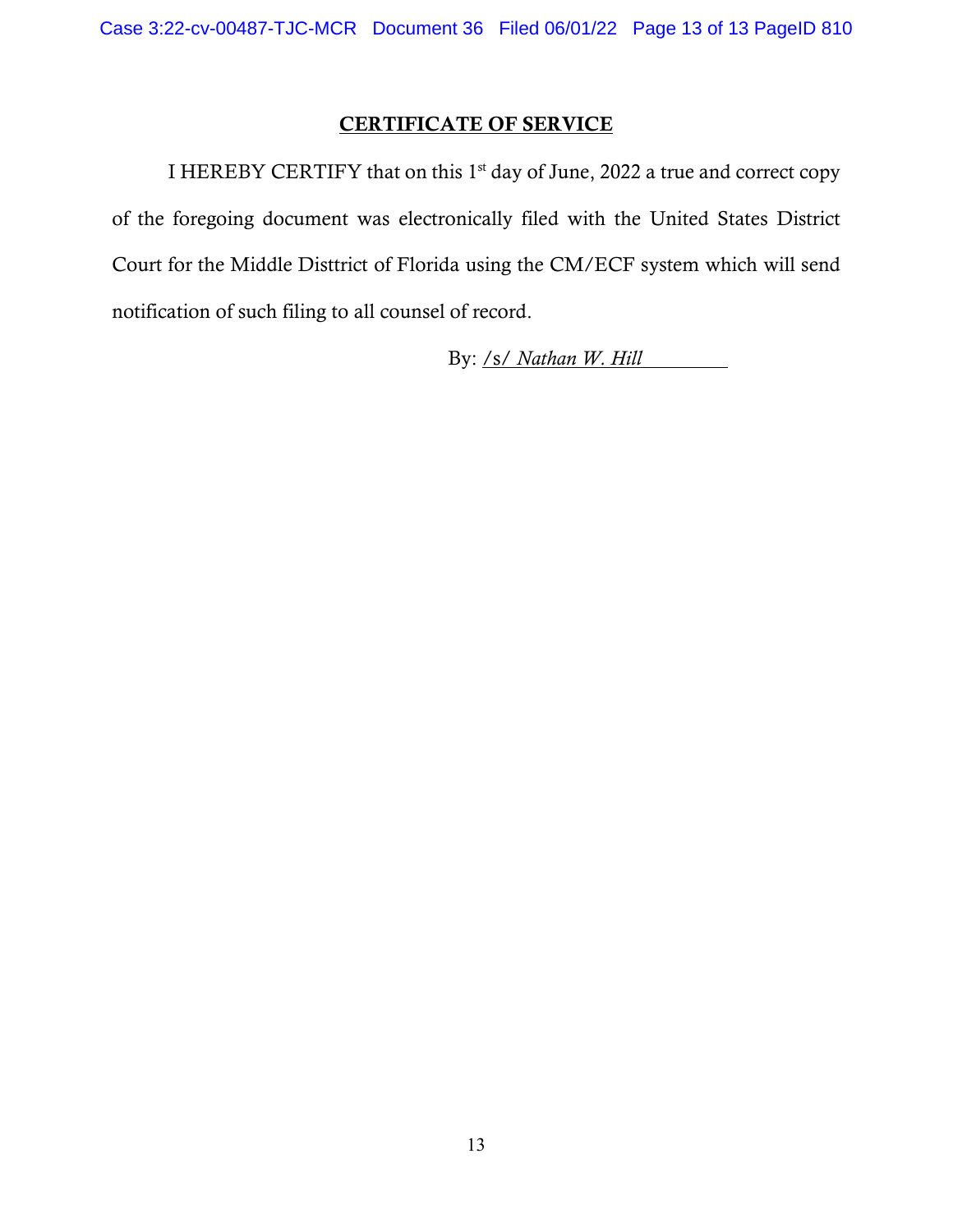**From:** Leo Pena **Sent:** Wednesday, June 1, 2022 1:23 PM **To:** Lafferty Latour LT <ltlafferty@gunster.com> **Subject:** Re: The Credit Game

To whom it may concern,

Hi , my name is Leo Pena, the following is to stated that I purchased several educational courses from Mr, Mike Rando at the Credit Game University, I would like to add that I am very happy and satisfied with my purchase .

The information I received on these courses has been

very helpful for me and my family.. I would recommend the credit game to anyone that is looking to learn and educate themselves on how to improve their credit score and manage their credit finances responsibly.

Best Regards.

Leo Peña.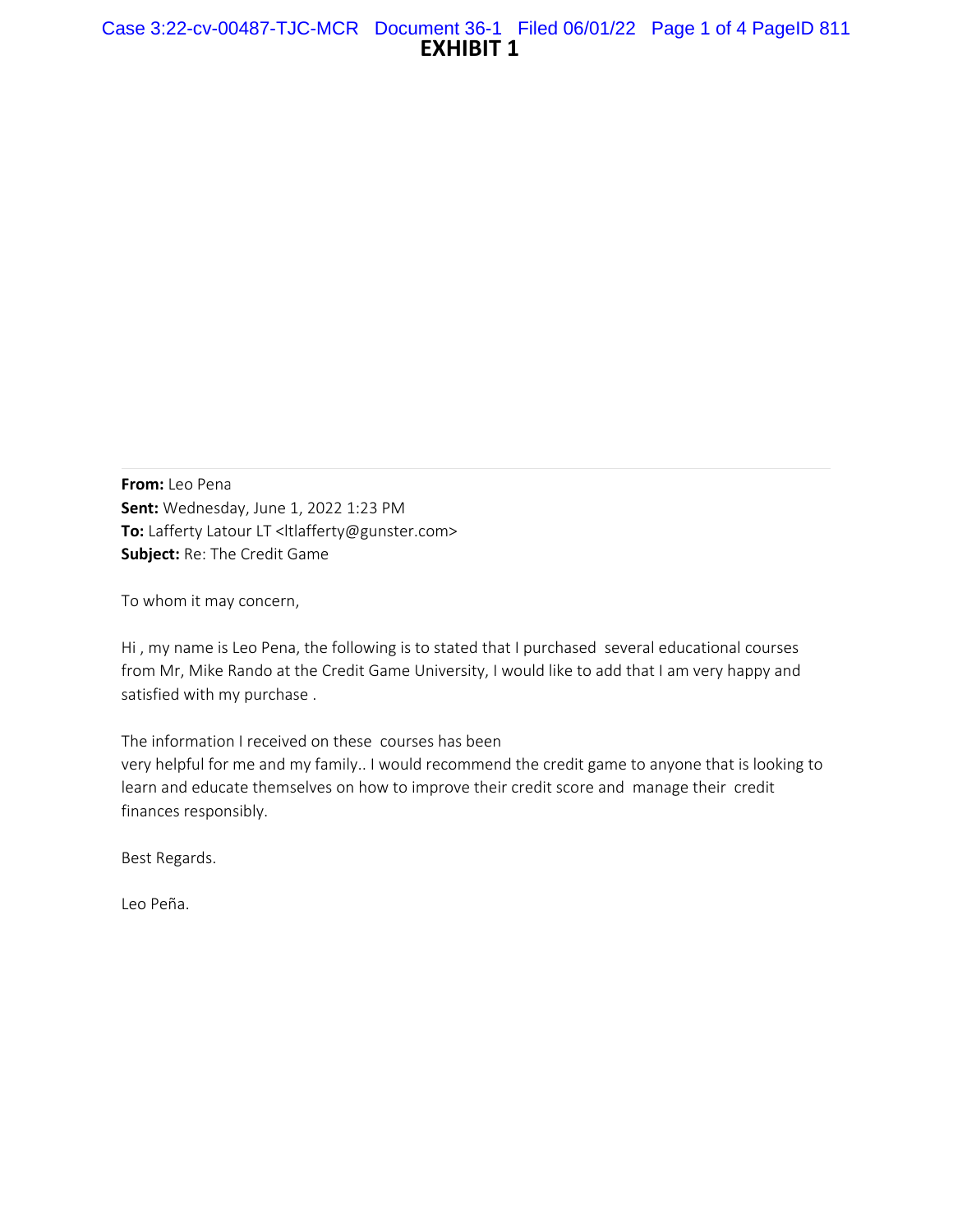**From:** Bryan Pelaez **Sent:** Wednesday, June 1, 2022 12:22 PM **To:** Lafferty Latour LT <ltlafferty@gunster.com> **Subject:** Re: The Credit Game

What Mike has done for me is provided me with the tools necessary to successfully run a business as a credit repair company. Never once did Mike promise something he did not deliver. Most importantly and I believe this is what we need to focus on is the fact that Mike since coming into my life has helped me become a better version of myself. I'm someone today who cares about my fico score, about paying my bills on time. I paid a lot of money to be with Mike and I would gladly pay it again. Mike does not promise things, especially credit repair in return for purchasing his course. The software mike claims to have access to which generates dispute letters at an incredibly fast rate I have access to that and anyone can through credit repair cloud or disputebee both open to the public. I will testify to any of this. Bryan Steve Pelaez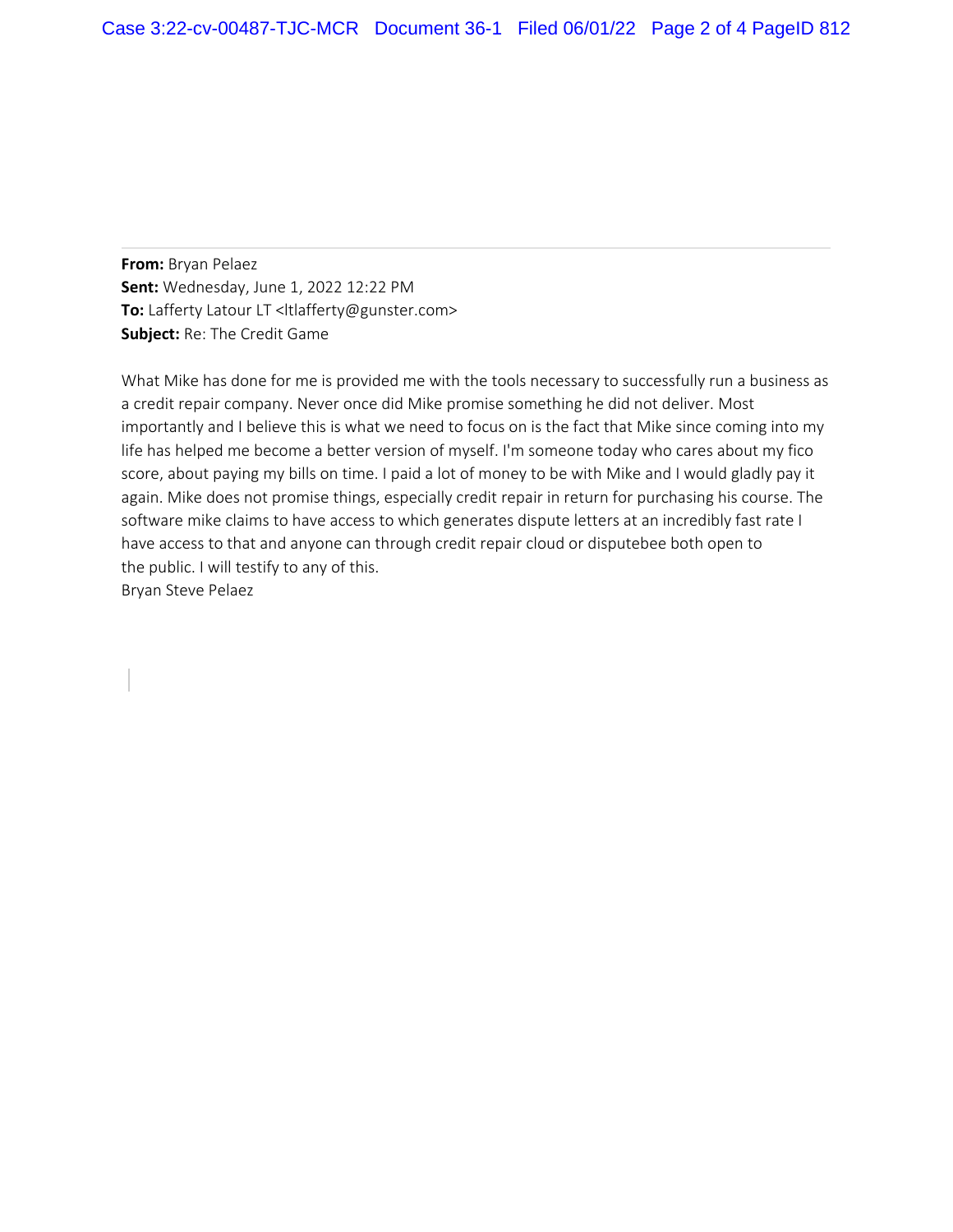**From:** Alizabeth Showers-Lester **Sent:** Wednesday, June 1, 2022 12:29 PM **To:** Lafferty Latour LT <ltlafferty@gunster.com>

**Subject:** Re: Credit Game

I purchased several of the Credit Game University Courses over the last year and a half and I can 100% attest to learning a ton of valuable information that helped me and several of my close friends/relatives remove erroneous items on my credit report which increased my personal score by well over 60 points. I am more than satisfied with my purchase of the courses! Mike's passion for helping people understand the laws that govern credit reporting and how to make sure we are empowered consumers is something that he should be championed for! To be very clear he never promised to fix my credit, he only provided the information, resources and tools for me to do the work myself. Anyone who did not see results most likely did not utilize the information given.

*Until we speak again...Be Bold*⍣*...Be Passionate*⍣*...Be Wealthy*⍣*!!!*